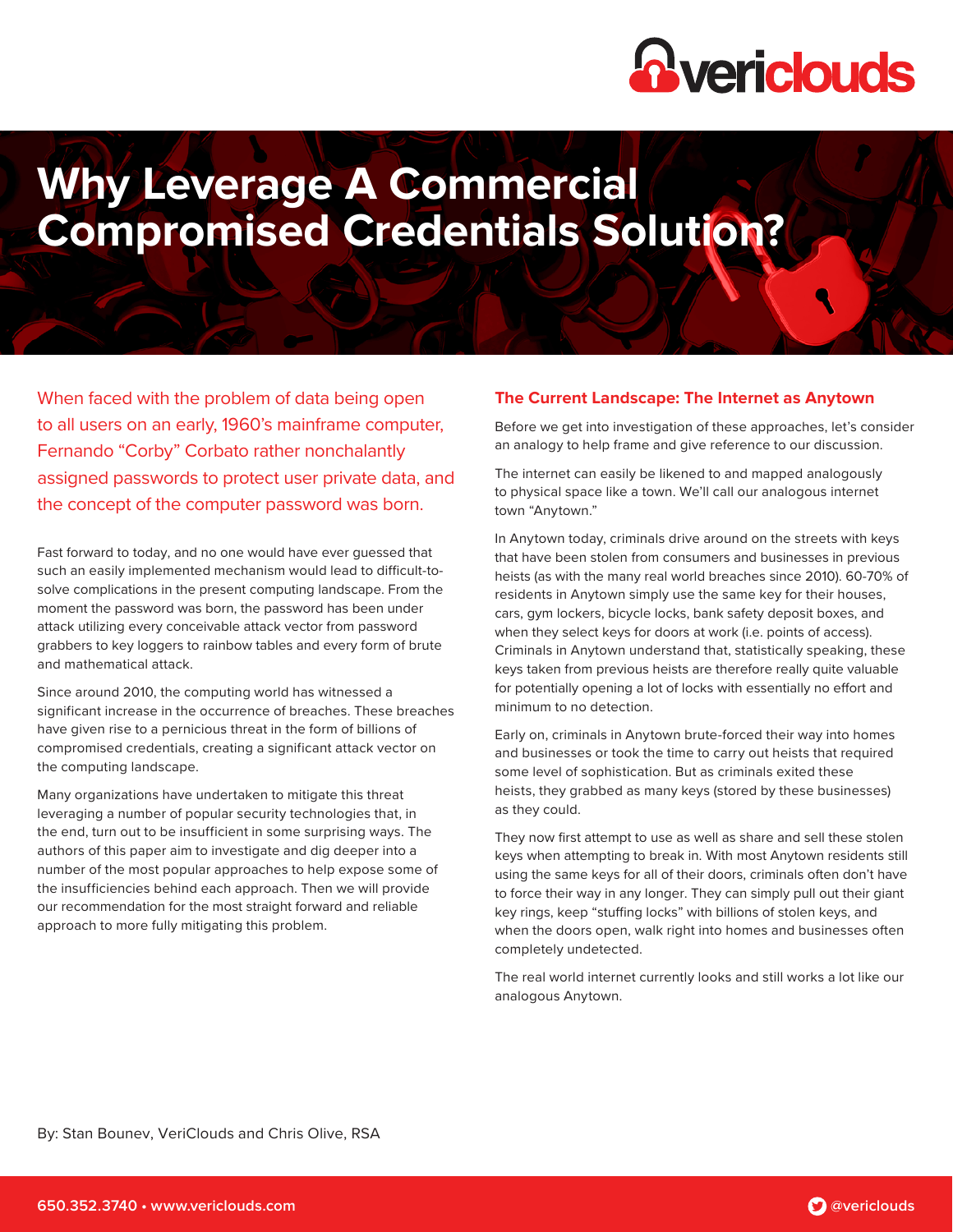# **R** vericlouds

# **Popular Approaches to Mitigating Compromised Credentials**

What's really amazing is that in the real world, as with Anytown, both criminals and organizations have access to a nearly identical list of the keys that have been stolen. The simplest, most straightforward solution for Anytown and the real world is to actively and passively make sure no locks match keys that have been stolen. And to stipulate that no new locks can be created that match stolen keys.

Unfortunately, many organizations in both Anytown and the real world have decided to take other approaches that are insufficient in the face of these compromised keys or compromised credentials.

We'll proceed from here to discuss these approaches and dig into some of the layers to understand why these approaches are insufficient in and of themselves in stopping criminals from continuing to leverage compromised credentials to breach organizations. Along the way, we'll occasionally map the real-world solution back to our Anytown analogy to hopefully bring clarity as to why these solutions fall short of adequately mitigating the problems associated with compromised credentials.

# **Password Policies**

When compromised credentials first became recognized as a legitimate threat, many organizations immediately focused on password policies and felt simply strengthening those policies would be sufficient. In many cases, users were forced to reset their passwords more often. Within our Anytown analogy, this would be the same as organizations requiring new keys and locks on doors (points of access) on a more frequent basis.

The problem with this approach is that it simply reinforces the same behaviors and forces end user inclinations to occur on a more frequent basis – more insecure passwords are formed or old passwords recycled, reused or only slightly altered. This has actually accelerated the problem of compromised credentials and further grown the databases of insecure passwords criminals have collected, leading to the next, futuristic phase of compromise in which criminals have begun leveraging analytics over this larger pool of derivative data to include predictiveness in their compromise attempts.

This is one of several reasons the National Institute of Standards and Technology (NIST) has recommended organizations stop forcing periodic password resets. Periodic password resets are no longer considered best or leading practice and for a number of good reasons.<sup>1</sup>

Simply changing all the locks on a more frequent basis (or reusing old locks and keys) has not made Anytown nor the real-world internet any safer from compromised credentials. Therefore, simply strenghtening password policies has to be considered an insufficient solution to the problem of compromised credentials.

# **Single Sign-in On (SSO)**

Nearly every IAM-related vendor likes to believe and stipulate that their niche in the IAM space contributes in a positive way to better securing organizations. Single Sign-On (SSO) vendors are no different.

SSO vendors suggest that SSO helps solve the problem of compromised credentials for a number of reasons. One reason given is that elimination of many passwords for end users to create and remember provides the opportunity for each end user to concentrate on creation of a single, strong, secure and unique password. A second stipulation is SSO lessens the exposure of compromised credentials since fewer less secure passwords are available for compromise.

While these SSO stipulations have some theoretical merit, in reality, they don't always translate into the reality for which we'd all hope. Certainly, when considering the concept of SSO, we find ourselves faced with the irony that end users have in essence "created an SSO experience for themselves" by continuing to leverage the same password across multiple accounts and applications.<sup>2</sup>

For SSO applied within our Anytown analogy, doors to homes and organizations would be opened not by keys but by tokens generated from a trusted source. The use of a token is considered trusted and access is granted based on the token being presented in a trusted way, through what is called an "assertion." These tokens and assertions are still generated by a key given to an often centralized trusted "token maker" (an identity provider or IdP in real world terms). So "SSO" in Anytown would mean many or even most doors would open with trusted tokens as well as traditional keys. Let's hold on to that analogous reference and concept as we dig a little deeper into the assumptions around SSO as a strong deterrent to compromised credentials.

# **SSO Isn't Seen by Users** a**s An Opportunity For Strong Passwords**

At the actual point in time of password creation or reset, users unfortunately don't see SSO as an opportunity to focus on creation of a secure, unique password. SSO is simply a welcomed convenience on the road to a better user experience (UX). Better and more rigorous password policies can help in these situations. But when forced to create even one complex, secure, and unique password, users will typically resort to writing that password down or generating the most memorable password that fits into what may be a stronger policy.3

<sup>1</sup> <https://www.riskcontrolstrategies.com/2018/01/08/new-nist-guidelines-wrong/>

<sup>2</sup> The rising popularity of SSO in conjunction with cloud services simply hasn't removed or changed the fact that 60-70% of users still leverage the same password across all accounts or simply use a weak, insecure or compromised password for SSO.

<sup>3</sup> Also consider, when it comes to compromised credentials, a compromised password in hand is an exact match password – length, strength, so-called "uniqueness," and complexity of the password are therefore essentially meaningless.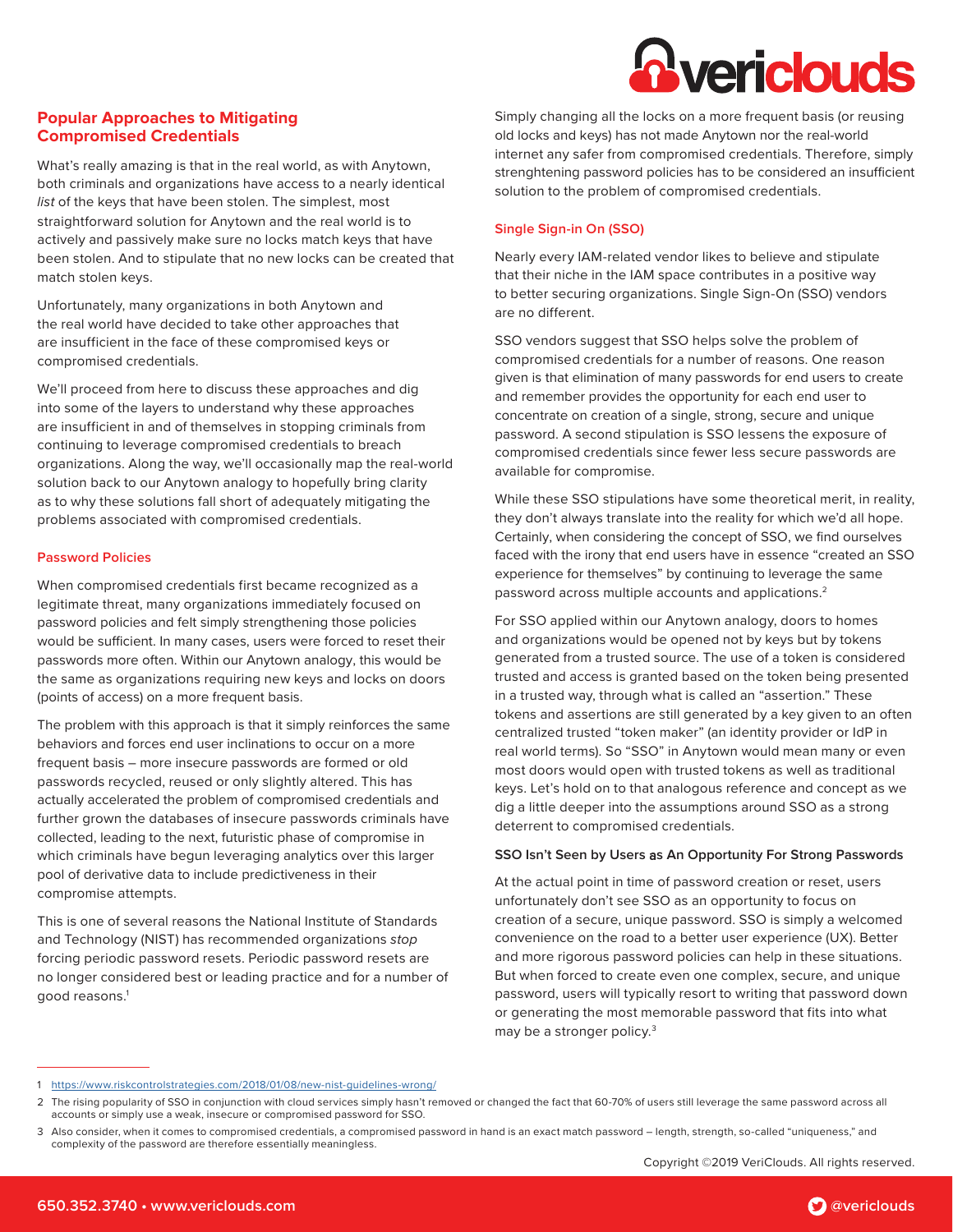# *<u>Avericlouds</u>*

#### **SSO Leverages Already Established Identity Sources**

SSO implementations, in an effort to better integrate to organizations typically rely on an already established identity source for creation of the SSO experience. So "an" existing Active Directory (AD), LDAP, or other directory service is often selected as "the" identity source upon which the SSO experience and implementation sits. Unless all users are forced to reset their passwords in alignment with a better and more stringent password policy designed to help mitigate weak or reused passwords, SSO implementations simply lay over the top of identity sources that exist in the same state of compromise as previous to SSO.

#### **If an SSO Password Is Compromised… Ouch!**

If an SSO user has or chooses a compromised password, then not only does SSO not mitigate compromised credentials scenarios, but rather better and more quickly enables access to more applications through a compromised credential used in an SSO or identity provider (IdP) store.

#### **SSO Can Introduce New Attack Vectors**

SSO is reliant on behind-the-scenes technologies such as Security Assertion Markup Language (SAML), HTTP Federation (HFED)<sup>4</sup>, trusted headers, tokens, IdPs and more. SSO simply changes the usage and scope of compromised credentials and can even introduce new threat vectors; it doesn't mitigate compromised credentials by dealing with them head on.<sup>5</sup>

#### **Not Every Application Can Be SSO'd**

Not every application in organizations can be brought under SSO. Legacy applications that contain sensitive information and cannot come under SSO still abound in significant numbers within organizations. And without SSO, these applications still require separate, non-SSO'd credentials for access, their own lifecycle management of these credentials, and therefore remain susceptible to access through compromised credentials.

### **SSO Often Doesn't Eliminate Non-SSO Access**

SSO in most circumstances for almost all applications often does not eliminate non-SSO access to those applications. SSO is primarily a convenience technology that elevates the user experience, helps eliminate user and administrative fatigue and reliance on help desk, and helps lower organizational help desk costs and spend. SSO does not eliminate the fact critical applications can often be accessed both with localized credentials as well as through federated credentials and tokens used in assertions.<sup>6</sup>

Allowing locks in Anytown to be opened with both tokens as well as keys, and where the key needed to generate a token may itself be compromised, has not made Anytown nor the real world internet any safer from compromised credentials. SSO has many benefits and may in theory provide better opportunity for users to generate stronger passwords and for fewer sources of compromise. But the reality in most organizations is that for its many upfront promises, SSO is woefully insufficient in and of itself for mitigating compromised credentials.

#### **Identity Assurance (IA) & Multifactor Authentication (MFA)**

As the problem of compromised credentials has persisted, a new perspective has been advanced by both IAM vendors and organizations – especially vendors of multifactor authentication (MFA). This is the assertion that due to the large volume of stolen credentials, everyone should simply consider all primary credentials as compromised and instead look to better assure identities as users request access.

In most cases, stipulation is made that identity assurance (IA) $^7$  can be gained by forcing access requests through a configurable gauntlet of authentication factors. This is what is meant by "multifactor" and is most often realized in the tactical solutions of MFA and Adaptive MFA<sup>8</sup>. Some vendors and organizations claim that the use of MFA has mitigated the problem of compromised credentials by up to 99%. That level of mitigation seems almost "open and shut," and has caused MFA to be heralded and viewed as "silver bullet" in mitigation of compromised credentials.

In our Anytown analogy, real world MFA would amount to placing more doors with differing types of locking mechanisms in front of existing doors and making users prove they have all the differing types of keys to all the doors, often within a restricted timeframe (after which, some of the locks actually change). If users do prove to have the right keys to all these doors within a timeframe, we can assure ourselves the users are who they say they are. It stands to reason statistically that most criminals aren't going to be able to harvest all of the necessary keys to all the doors within a short timeframe. This is why MFA looks on the outside to be "open and shut" – a near complete mitigation to compromised credentials.

But as with password policies and SSO, MFA has kinks in its armor as well. And criminals are well aware of these kinks and use these to successfully circumvent MFA in some cases. Let's dig a layer deeper into MFA to see how it really works and why even MFA is insufficient in reliably mitigating compromised credentials.

Copyright ©2019 VeriClouds. All rights reserved.



<sup>4</sup> HTTP Federation or HFED, is "SSO slight of hand" that simply relies on stuffing saved credentials into web application login forms. SSO HFED therefore can't even deliver on the promise of a true single password or a lessened password footprint since an HFED application is simply accepting its own localized credentials that have often been stored by the SSO provider and may differ from a user's primary SSO credentials entirely.

<sup>5</sup> Tokens and API keys used in SSO federation and for API access can then become another threat vector. Reference the recent Facebook API breach as just one example: [https://](https://arstechnica.com/information-technology/2018/09/50-million-facebook-accounts-breached-by-an-access-token-harvesting-attack/) [arstechnica.com/information-technology/2018/09/50-million-facebook-accounts-breached-by-an-access-token-harvesting-attack/](https://arstechnica.com/information-technology/2018/09/50-million-facebook-accounts-breached-by-an-access-token-harvesting-attack/)

<sup>6</sup> See footnote 4.

<sup>7</sup> "Identity Assurance" (IA) can mean a number of things, depending on how it's viewed. In some cases, IA is meant to point more to identity proofing or the assurance that a human or machine identity is what it says it is at point of initial establishment. In other cases, it's meant to describe assurance of an identity at point of access in time or its continuance as an established identity. In this paper, our meaning is based on the latter meaning: the assurance of an identity at point of access or its continuance.

<sup>8</sup> Adaptive Multi-Factor Authentication (MFA) is essentially MFA in combination with analytics to create and leverage risk analytics for authentication.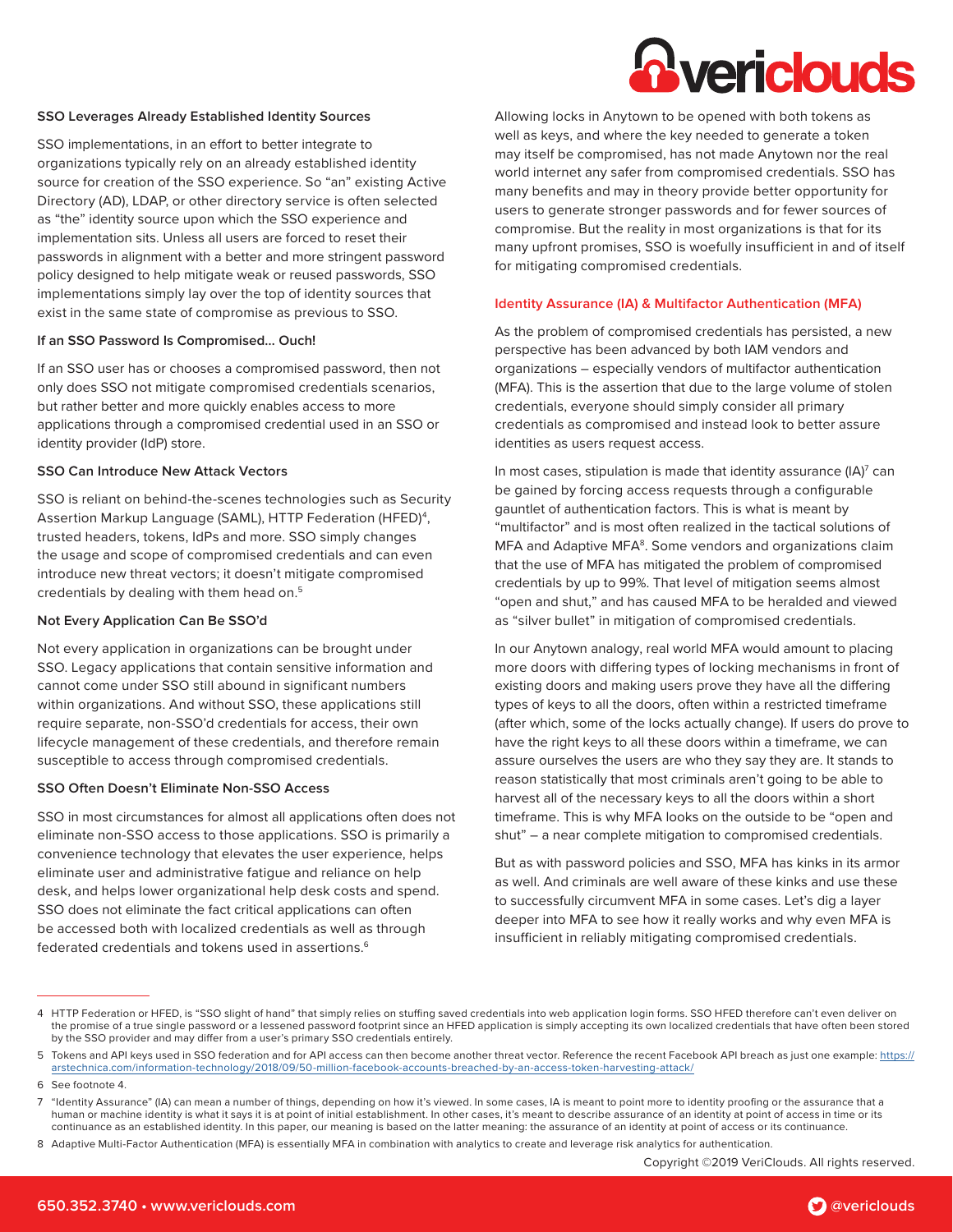# *<u>Avericlouds</u>*

### **MFA Only Helps If It Is in Place**

The first clear and obvious weakness of MFA in mitigation of compromised credentials is that it first of all must be deployed and then adopted and used. Adoption rates for MFA still hover around 30% even when MFA is made available. Obviously, if MFA isn't deployed, it can't be adopted or used. Many organizations still haven't deployed MFA nor made its usage mandatory.

So as effective as MFA is for point in time protection during interactive access attempts, it's pointless if it's not deployed as well as adopted.

# **Attacking the MFA Lifecycle using Compromised Primary Credentials**

If MFA is in fact in place and has been adopted, criminals simply return to the reality that what they hold in the form of potentially valid compromised credentials still represents a primary factor (and not simply a first or single factor). And that primary credentials are still often very relevant and effective in attacking and circumventing MFA additional factors by attacking the MFA lifecycle.

The bottom line is that primary credentials are still relied upon heavily for remote identity proofing, initial registration to MFA, emergency or temporary MFA access, password reset, and almost all other factors associated with lifecycle around MFA. Criminals understand the mechanics around the MFA lifecycle and simply step back and attack these key areas using compromised primary credentials in an effort to skirt or intercept MFA for high value targets – and often accomplish this with surprising effectiveness.<sup>9</sup> MFA may well be deployed, but all it takes is one link in the MFA chain to rely on single-factor, primary authentication, and compromise can still occur, effectively unlinking an entire related MFA chain.

#### **MFA Can't Cover All Points of Access into Organizations**

The biggest kink in the MFA armor is this: Not all access into organizations can be covered by MFA. In our Anytown analogy, buildings in Anytown consist of not only doors where intended walk-in (real-world interactive) access takes place, but loading docks with big garage doors, windows, backdoors, fire escapes, and the like also exist. Not all of these points can accept "multiple doors" (real-world additional factors) being added.

In the real world, access into organizations works much the same way. Not all access is created equal. Access takes many different forms within enterprises, including network services, machine and non-human or non-user access. For criminals looking to attack organizations, non-user IDs are an excellent choice for compromise for a number of reasons. One, organizations typically have their hands full simply addressing human access across the Identity Access Management (IAM) spectrum and have little to no governance focus on non-user IDs. Two, these non-user IDs can often outnumber human IDs by a 2:1, 3:1 or even greater ratio.<sup>10</sup>

Non-user IDs and access where MFA cannot be set in place therefore represents high risk and often unmitigated threat to organizations. These vectors represent a very desirable and sought-after attack on organizations, both due to lack of governance and optics, as well as an intentional circumvention of MFA when organizations have adopted and deployed it.<sup>11</sup>

#### **Threat Intelligence (SIEM, UEBA & SOAR)**

Artificial Intelligence (AI), Machine Learning (ML), and Predictive Analytics are all the rage on the present business and compute landscape. Broadly speaking, these technologies, applied to the problems within cybersecurity through Security Information and Event Management (SIEM), User Event Based Analytics (UEBA), and Security Orchestration, Automation and Response (SOAR) as Threat Intelligence solutions, all certainly have their place and value.

Collecting these together under the moniker of Threat Intelligence and stipulating them as effective mitigations to the problem of compromised credentials is very difficult to accept as true mitigations to infiltration by compromise. Where password policies, SSO, IA and MFA at least make the attempt or promise to halt infiltration into organizations by bad actors to start with, Threat Intelligence merely takes the stance that instead of prevention, focus needs to be on early detection and response to infiltration. Proponents of Threat Intelligence are in effect throwing up their hands and stating compromise is going to happen, so organizations should just accept this as a reality and get better at responding.

In our Anytown example, this would be like real world businesses stating insuring access to buildings by authorized individuals only isn't important any longer. Everyone should simply get better at detecting the authenticity of occupants in the building. We stop worrying about if the door is locked and we prepare to properly identify and fight the intruder already inside the building.

<sup>9</sup> Quick examples: A criminal being the first to an MFA single-factor (due to "chicken and egg" scenarios) self-registration page; single-factor personal email addresses as a verification or password reset mechanism (still an unbelievably popular option, even within large enterprises) or for On-Demand tokens (ODA); phone SIM swapping for initial ODA; use of OSINT, single-factor email break-ins and social engineering to answer "personal questions" intended for identity proofing and reset of MFA or emergency access at help desk. These are only several of many ways to leverage compromised primary credentials to skirt MFA.

<sup>10</sup> One author of this paper was privileged to participate in the cleanup and remediation of one of the largest and most popular breaches in history inside an organization of approximately 360,000 employees. For non-user IDs outside of normal employees, approximately 26MM forms of access were identified across only part of the enterprise estate (cloud and other parts of the enterprise technology stack were excluded for the sake of expediency), with approximately 2MM distinct non-user IDs identified. Assuming only 10% of the non-user identity estate and merely 0.2% of compromise, this would still represent approximately 400 non-user IDs in a state of compromise. [https://www.](https://www.linkedin.com/pulse/problem-non-user-ids-organizations-today-chris-olive/) [linkedin.com/pulse/problem-non-user-ids-organizations-today-chris-olive/](https://www.linkedin.com/pulse/problem-non-user-ids-organizations-today-chris-olive/)

<sup>11</sup> IMAP attacks are another great example of access where MFA cannot be put in place as a mitigation strategy and represents susceptibly to compromised credentials and credentials stuffing. And email, once compromised, represents high value in determining and creating additional vectors of attack and even interception, circumvention and/or redirection of MFA.<https://www.helpnetsecurity.com/2019/03/20/imap-based-password-spraying/>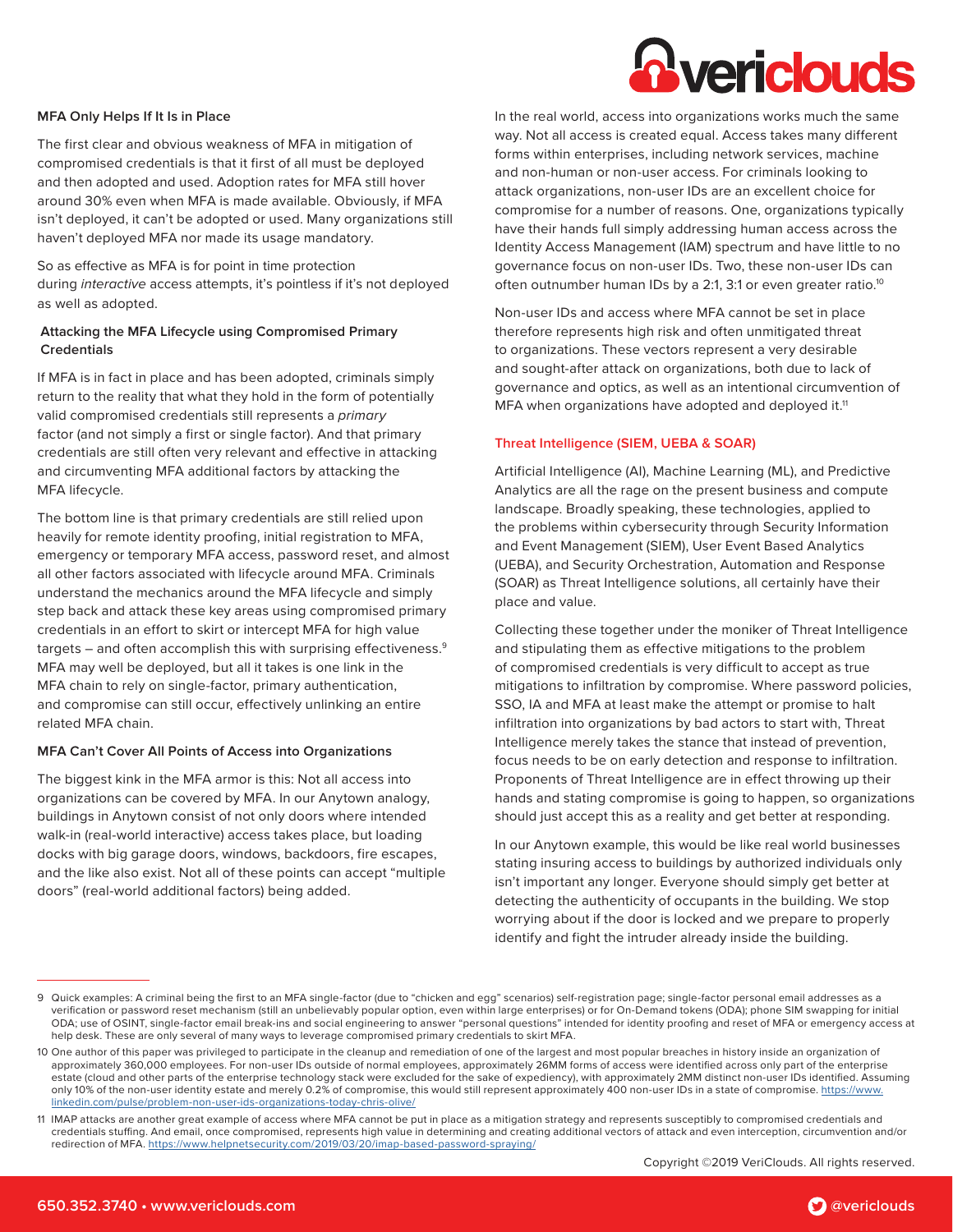

No one would ever take a real-world stance such as this, and any such plan for perimeter security in the real world would be met with instant disapproval. Aside from the obvious overarching concern with the essential premise itself, and as valuable as Threat Intelligence is at quickly solving many problems, let's discuss the problems with it as a mitigation strategy to the problem of compromised credentials.

# **Lack of Proper Insight & Focus**

The success of any solution based on AI, ML and analytics always comes down to data. AI, ML and analytics of any kind all thrive on lots and lots of data. To be effective, the solutions of SIEM, UEBA and SOAR all must be fed lots of data and that data must be correctly wired into these solutions and correctly sourced in order to provide proper insight and focus for dealing with undesired identities that have infiltrated an organization in a timely manner.

Ironically in reference to having access to rightly sourced data, the proper intelligence before infiltration and in prevention of infiltration in the form of commercially available compromised credentials intelligence is exactly what is needed by organizations when considering mitigation of compromise – not after the fact.

#### **Training, Models, Velocity & Accuracy**

If organizations (a) have access to large amounts of the right data and have (b) properly sourced that data, then Threat Intelligence systems must be modeled and trained over that data. This takes time. Training and modeling also must result in velocity or the promise of Threat Intelligence is a complete failure in terms of mitigation. Identification and detection must come quickly, provide accuracy, as well as a ready form of instant mitigation – generally in the form of quick termination of active user sessions by bad actors.

#### **Alert Volumes, False Positives & False Negatives**

All forms of AI, especially those that funnel to human decision in the form of alerts, must deal with alert volumes, false positives and false negatives. In the case of detection of compromise and intrusion, false positives and false negatives are often very big problems to effectively solve and overcome. Reacting wrongly to a false positive or not reacting to a false negative when notification and mitigation should in fact be taking place can be disastrous for organizations. In some cases, those mistakes can result in millions of dollars in lost revenue as well as damage to brand, reputation and trust.

#### **Termination of Access & Remediation Is After the Fact**

Assuming that the problems of proper data source identification, time to model and learn, and alerts and responses (whether manual or automated) have all been overcome, termination of access and remediation of any actions taken by an intruder are all after the fact.

Again, in our Anytown analogy, even if organizations were especially adept at quickly identifying and mitigating real life intruders, some amount of damage is always done in after the fact scenarios. At the very least, whatever identity was assumed in organizations has to be remediated as well as all actions taken to assume an identity and actions taken while under the assumed identity. Often saved forensics also are an important part of the mitigation due to legalities and compliance and mandatory reporting requirements. These are all big problems that come along for the ride when an after the fact stance is taken.

In short, Threat Intelligence merely takes organizations right back to the starting point, to the base problem of the identity itself, which could (and should) have taken place before the fact in the form of early compromised credentials detection and mitigation.

#### **Free Detection Services Like Have I Been Pwned (HIBP)**

A number of organizations do see the value of mitigating compromised credentials directly through active and passive scanning of credentials leveraging some type of compromised credentials store.

At the end of 2013, Troy Hunt, an independent security researcher, blogger and international speaker created a site known as "Have I Been Pwned"<sup>12</sup> (HIBP), dedicated to addressing the reality of reused credentials which created the problem of compromised credentials that he was seeing consistently in his research of various breaches.

Over time, Troy continued to collect data from various breaches, provided an open search by email address of the data he collected to allow individuals to see if one's email address was found in any breached credentials he had collected. He even added API calls into the data he had collected. Individuals and organizations who wished to utilize this intelligence could do so, and a number have undertaken to integrate into this service in a homegrown, grassroots, open source type of fashion. A full download of all breached passwords is also available.<sup>13</sup>

So why leverage a commercial compromised credentials solution when a free service exists that seemingly provides the same service?<sup>14</sup>

#### **High Number of False Positives**

HIBP only searches by account or email and does not include paired email and password credentials. HIBP returns a high number of false positives which therefore makes it difficult to know with a high degree of certainty what action to take, if any, to mitigate any hits. HIBP is indeed valuable as a free service for some uses. But for actionable intelligence against production identities, it's fraught with a lot of problematic scenarios that make actual remediation difficult or creates new issues and problems for organizations such as compliance concerns.

Copyright ©2019 VeriClouds. All rights reserved.

<sup>12</sup> <https://haveibeenpwned.com>

<sup>13</sup> This includes each distinct breached password delimited by the number of times that password has shown up in a breach based on breaches collected at HIBP.

<sup>14</sup> "Free isn't always free." How VeriClouds is Different (And Better) Then HIBP, **Steve Tout**, September 8, 2018<https://www.vericlouds.com/vericlouds-better-hibp/>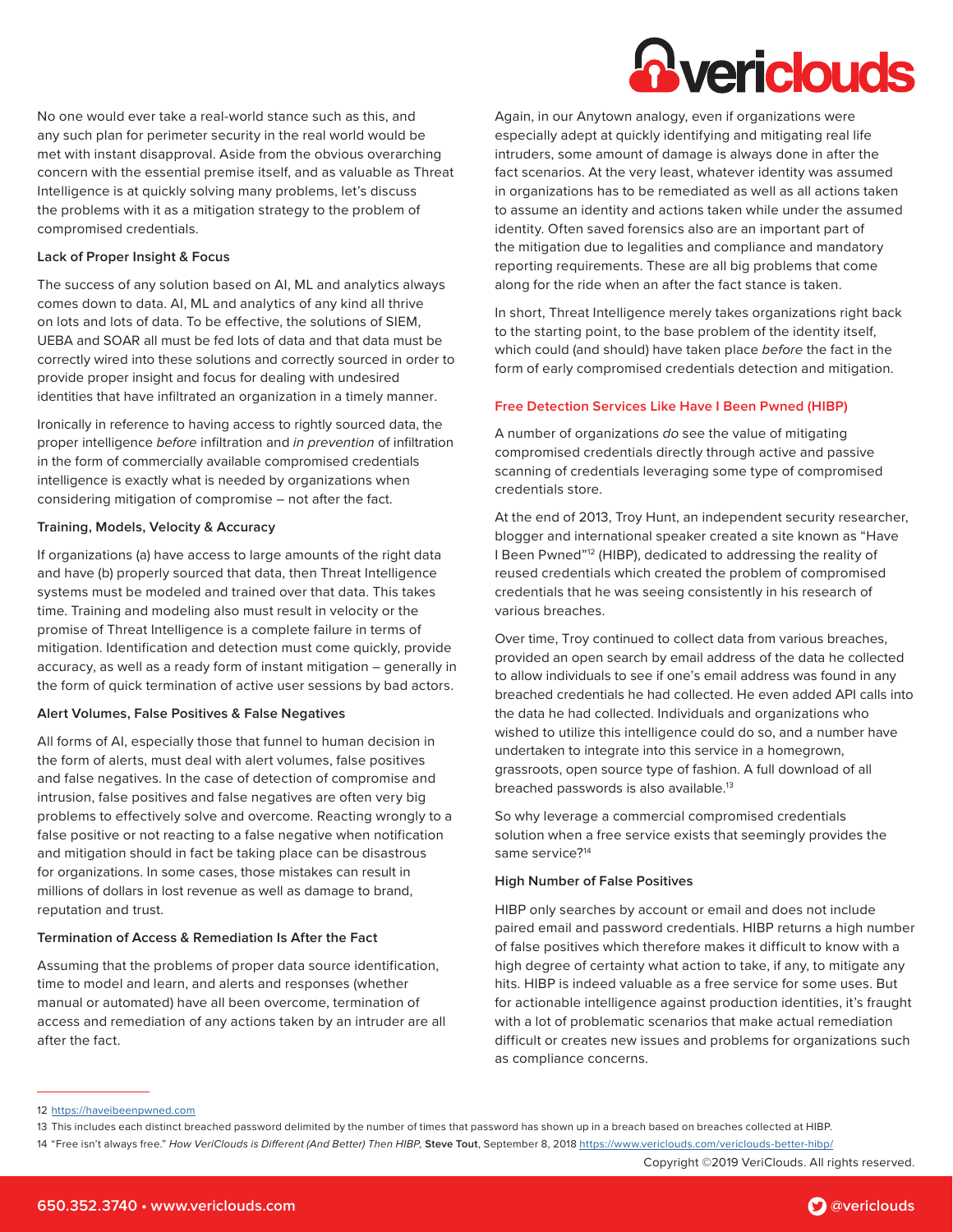

#### **Creates Compliance Concerns**

A lot of the data available from HIBP is raw (even though returned in SHA-1 format) and represents real data from organizations that is thereby ingested into other organizations that leverage this service. This raises and creates a number of compliance concerns that have to be analyzed and carefully understood closely in the face of the European Union General Data Protection Regulation (EU GDPR) and other strict compliance standards for which many organizations operating in various industry silos and verticals must concern themselves (e.g. HIPAA, PCI, FERPA, etc.).

#### **Free Isn't Commercial**

Finally, as with any free service run by a single individual, when issues arise through the use of data provided by HIBP, there is no service level agreement (SLA) and no support. Free services typically run "as is" and do not provide enterprise grade services.

As mentioned, Troy is an independent security researcher and attends to and runs HIBP as he has time. This means time available for continuous aggregation and assimilation of on-going breaches , meaning aggregated, up-to-date breach intelligence data isn't guaranteed. The data at HIBP is only as valuable as it is current and kept up to date.

Troy has done a wonderful job through this service in raising awareness over the problem of compromised credentials and providing great data as a free service for security researchers. But a free solution is only intended to go so far and only provides limited actual value to organizations that need to formulate accurate actions based on highly manicured, managed and up to date data with the highest number of compromised credentials and the lowest possible percentage of false positives.

#### **Commercial Compromised Credentials Detection**

The benefits of leveraging a true commercial compromised credentials solution simply cannot be overstated. Returning to our Anytown analogy, we are reminded again that in that scenario, both criminals as well as organizations have access to a nearly complete list of all the keys that have been stolen through break-ins over the years in Anytown. All organizations in Anytown need to undertake as the most direct approach is to make sure no keys on the known list will open any of the locks in Anytown. Locks that match are re-keyed (changed) and no locks can be created that match keys on the list.

Organizations leveraging a commercial compromised credentials solution realize the best, most direct benefit and assurance against compromise in the following ways:

#### **Commercial Grade Quality**

As with any commercial, paid solution, there are inherent benefits attached to commercial solutions. Support, quality of service and quality of data are all attributes of commercial offerings. Quality of service means SLAs with fewest false positives and quality of the data available containing the highest number of credentials. Attempting to mitigate compromised credentials without having full access to the highest possible number of credentials means some credentials in a compromised state will not be found and flagged. Knowing that the results are accurate allows organizations to rest confident in whatever actions they deem appropriate in leveraging this kind of intelligence for mitigation.

#### **Better Security**

Obviously when dealing with passwords in general, organizations are dealing with as well as potentially exposing this highly sensitive aspect of their technology estate to a commercial compromised solutions provider. A commercial provider should be taking great care to:

- **1.** Not store any sensitive information provided by an organization.
- **2.**Make use of a Zero Trust method for detection or at least do not request access to passwords.
- **3.** Perform credentialed comparisons in a safe place, preferably on the client side and not in the cloud.
- **4.** Shield itself from knowing the outcome of credentialed comparisons through obfuscation and/or encryption.
- **5.**Acknowledge and operate in line with privacy and compliance guidelines.

In short, a good, secure, reliable commercial compromised credentials solution provider should not only be providing the largest and best intelligence store around compromised credentials and the highest accuracy wrapped by an SLA. It should also be providing all of those things to its customers taking a secure, zero-trust approach.

### **Easy Integration into Any Platform**

APIs are extremely popular and are expected as a normative approach to consuming intelligence services intended for augmentation and integration with existing solutions. A commercial compromised solutions provider will:

- 1. Assist with and provide support for API integration.
- 2. Provide reference implementations as reference points for integration with the most common Identity Management solutions.
- 3. Continuously update and feature manage their APIs to bring ongoing and future value to the investment in their services.

A good, reliable commercial compromised credentials solution provider will be invested in seeing their solution quickly and easily integrated and providing quantitative value to their customers.